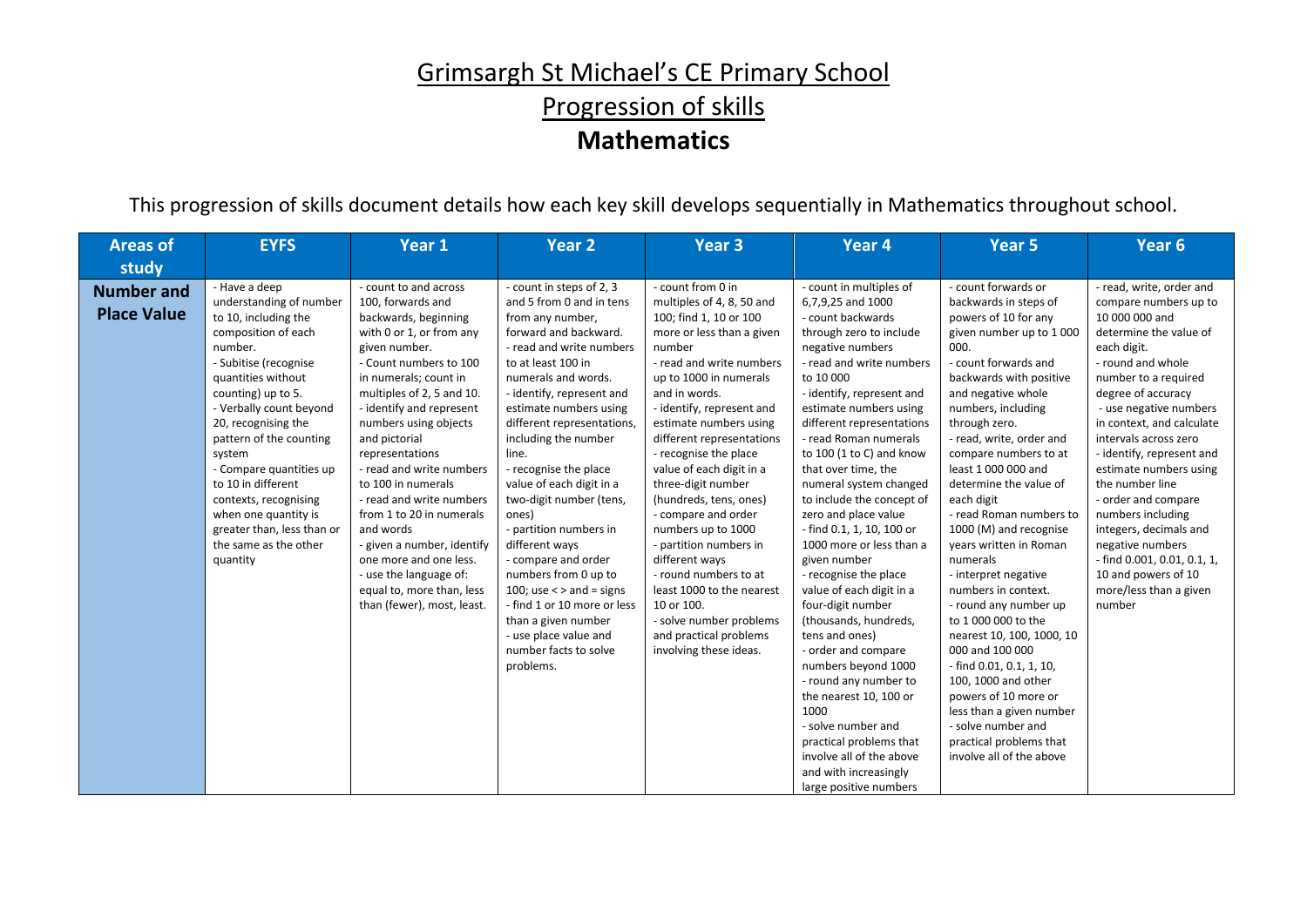# Grimsargh St Michael's CE Primary School Progression of skills

| <b>Addition and</b> | Automatically recall       | - read, write and                | - recall and use addition | - recall/use addition and | - estimate and use        | - use rounding to check   | - use estimation to check |
|---------------------|----------------------------|----------------------------------|---------------------------|---------------------------|---------------------------|---------------------------|---------------------------|
|                     | (without reference to      | interpret mathematical           | and subtraction facts to  | subtraction facts for 100 | inverse operations to     | answers to calculations   | answers to calculations   |
| <b>Subtraction</b>  | rhymes, counting or        | statements involving, +, -       | 20 fluently, and derive   | - estimate the answer to  | check answers to a        | and determine, in the     | and determine, in the     |
|                     | other aids) number         | $and = signs$                    | and use related facts up  | a calculation and use     | calculation               | context of a problem,     | context of a problem, an  |
|                     | bonds up to 5 (including   | - represent and use              | to 100.                   | inverse operations to     | - recall and use addition | levels of accuracy        | appropriate degree of     |
|                     | subtraction facts) and     | number bonds and                 | - show that addition of   | check answers             | and subtraction facts for | - add and subtract whole  | accuracy                  |
|                     | some number bonds to       | related subtraction facts        | two numbers can be        | - add and subtract        | 100.                      | numbers with more than    | - add and subtract whole  |
|                     | 10, including double facts | within 20.                       | done in any order         | numbers mentally,         | - add and subtract        | 4 digits, including using | numbers and decimals      |
|                     |                            | - add and subtract one           | (commutative) and         | including:                | numbers with up to 4      | formal written methods    | using formal written      |
|                     |                            | digit and two digit              | subtraction of one        | a 3 digit<br>$\bullet$    | digits using the formal   | (columnar addition and    | methods                   |
|                     |                            | numbers to 20, including         | number from another       | number and                | written methods of        | subtraction)              | - perform mental          |
|                     |                            | zero.                            | cannot.                   | ones                      | columnar addition and     | - add and subtract        | calculations, including   |
|                     |                            | - solve one-step                 | - add and subtract        | a 3 digit                 | subtraction where         | numbers mentally with     | with mixed operations     |
|                     |                            | problems that involve            | numbers using concrete    | number and                | appropriate               | increasingly large        | and large numbers         |
|                     |                            | addition and subtraction,        | objects, pictorial        | tens                      | - solve addition and      | numbers                   | - use their knowledge of  |
|                     |                            | using concrete objects           | representations, and      | a 3 digit                 | subtraction two-step      | - solve addition and      | the order of operations   |
|                     |                            | and pictorial                    | mentally, including:      | number and                | problems in contexts,     | subtraction multi-step    | to carry out calculations |
|                     |                            | representations                  | - a 2 digit number and    | hundreds                  | deciding which            | problems in contexts,     | involving the four        |
|                     |                            | - solve missing number           | ones                      | - add and subtract        | operations and methods    | deciding which            | operations                |
|                     |                            | problems such as $7 = \square$ . | - a 2 digit number and    | numbers with up to 3      | to use and why            | operations and methods    | - solve addition and      |
|                     |                            | q                                | tens                      | digits, using formal      |                           | to use and why            | subtraction multi-step    |
|                     |                            |                                  | - two 2 digit numbers     | written methods of        |                           | - solve problems          | problems in contexts,     |
|                     |                            |                                  | - adding three 1 digit    | columnar addition and     |                           | involving addition,       | deciding which            |
|                     |                            |                                  | numbers                   | subtraction               |                           | subtraction,              | operations and methods    |
|                     |                            |                                  | - recognise and use the   | - solve problems,         |                           | multiplication and        | to use and why            |
|                     |                            |                                  | inverse relationship      | including missing number  |                           | division and a            | - solve problems          |
|                     |                            |                                  | between addition and      | problems, using number    |                           | combination of these,     | involving all four        |
|                     |                            |                                  | subtraction and use this  | facts, place value and    |                           | including understanding   | operations, including     |
|                     |                            |                                  | to check calculations and | more complex addition     |                           | the meaning of the        | those with missing        |
|                     |                            |                                  | solve missing number      | and subtraction           |                           | equals sign               | numbers                   |
|                     |                            |                                  | problems                  |                           |                           | - solve addition and      |                           |
|                     |                            |                                  | - solve problems with     |                           |                           | subtraction problems      |                           |
|                     |                            |                                  | addition and subtraction: |                           |                           | involving missing         |                           |
|                     |                            |                                  | - using concrete objects  |                           |                           | numbers                   |                           |
|                     |                            |                                  | and pictorial             |                           |                           |                           |                           |
|                     |                            |                                  | representations,          |                           |                           |                           |                           |
|                     |                            |                                  | including those involving |                           |                           |                           |                           |
|                     |                            |                                  | numbers, quantities and   |                           |                           |                           |                           |
|                     |                            |                                  | measures                  |                           |                           |                           |                           |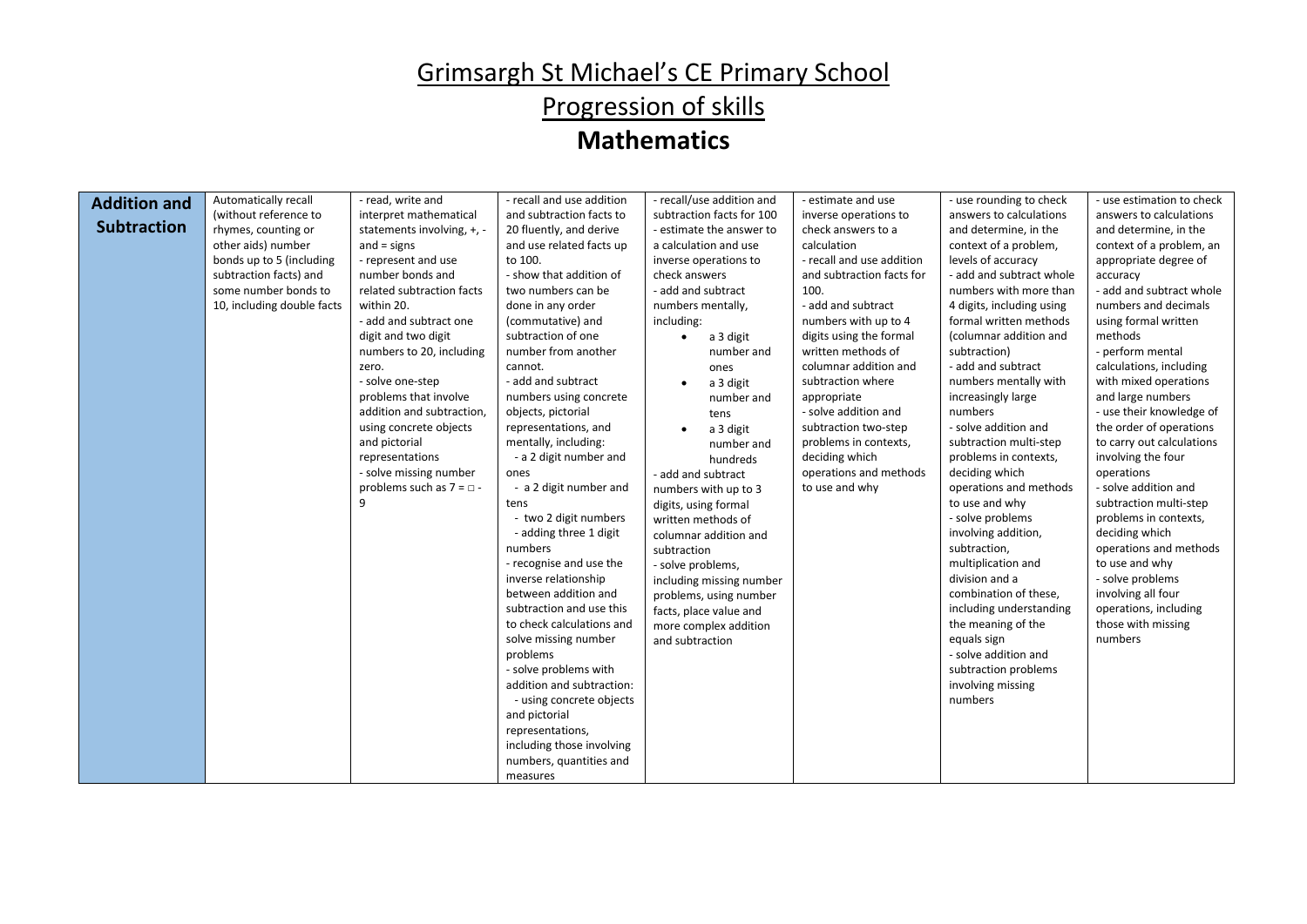# Progression of skills

|                                       |                                                                                                                                                                |                                                                                                                                                                                                                                                                                                   | - applying their<br>increasing knowledge of<br>mental and written<br>methods.                                                                                                                                                                                                                                                                                                                                                                                                                                                                                                                                                                                                                                                                                                            |                                                                                                                                                                                                                                                                                                                                                                                                                                                                                                                                                                                                                                                                                                                 |                                                                                                                                                                                                                                                                                                                                                                                                                                                                                                                                                                                                                                                                                                                                                                                            |                                                                                                                                                                                                                                                                                                                                                                                                                                                                                                                                                                                                                                                                                                                                                        |                                                                                                                                                                                                                                                                                                                                                                                                                                                                                                                                                                                                                                                                                                                                                     |
|---------------------------------------|----------------------------------------------------------------------------------------------------------------------------------------------------------------|---------------------------------------------------------------------------------------------------------------------------------------------------------------------------------------------------------------------------------------------------------------------------------------------------|------------------------------------------------------------------------------------------------------------------------------------------------------------------------------------------------------------------------------------------------------------------------------------------------------------------------------------------------------------------------------------------------------------------------------------------------------------------------------------------------------------------------------------------------------------------------------------------------------------------------------------------------------------------------------------------------------------------------------------------------------------------------------------------|-----------------------------------------------------------------------------------------------------------------------------------------------------------------------------------------------------------------------------------------------------------------------------------------------------------------------------------------------------------------------------------------------------------------------------------------------------------------------------------------------------------------------------------------------------------------------------------------------------------------------------------------------------------------------------------------------------------------|--------------------------------------------------------------------------------------------------------------------------------------------------------------------------------------------------------------------------------------------------------------------------------------------------------------------------------------------------------------------------------------------------------------------------------------------------------------------------------------------------------------------------------------------------------------------------------------------------------------------------------------------------------------------------------------------------------------------------------------------------------------------------------------------|--------------------------------------------------------------------------------------------------------------------------------------------------------------------------------------------------------------------------------------------------------------------------------------------------------------------------------------------------------------------------------------------------------------------------------------------------------------------------------------------------------------------------------------------------------------------------------------------------------------------------------------------------------------------------------------------------------------------------------------------------------|-----------------------------------------------------------------------------------------------------------------------------------------------------------------------------------------------------------------------------------------------------------------------------------------------------------------------------------------------------------------------------------------------------------------------------------------------------------------------------------------------------------------------------------------------------------------------------------------------------------------------------------------------------------------------------------------------------------------------------------------------------|
| <b>Multiplication</b><br>and Division | - Explore and represent<br>patterns within numbers<br>up to 10, including evens<br>and odds, double facts<br>and how quantities can<br>be distributed equally. | - recall and use doubles<br>of all numbers to 10 and<br>corresponding halves.<br>- solve one-step<br>problems involving<br>multiplication and<br>division, by calculating<br>the answer using<br>concrete objects,<br>pictorial representations<br>and arrays with the<br>support of the teacher. | - recall and use<br>multiplication and<br>division facts for to 2, 5<br>and 10 times tables,<br>including recognise odd<br>and even numbers<br>- derive and use doubles<br>of simple two-digit<br>numbers (in which the<br>ones total less than 10)<br>- derive and use halves of<br>simple two-digit even<br>numbers (numbers in<br>which the tens are even)<br>- show that multiplication<br>of two numbers can be<br>done in any order<br>(commutative) and<br>division of one number<br>by another cannot<br>- calculate mathematical<br>statements for<br>multiplication and<br>division within the<br>multiplication tables and<br>write them using the $x$ , $\div$<br>and $=$ signs<br>- solve problems<br>involving multiplication<br>and division, using<br>materials, arrays, | - recall and use<br>multiplication and<br>division facts for the 3,4<br>and 8 multiplication<br>tables<br>- derive and use doubles<br>of all numbers to 100 and<br>corresponding halves<br>- write and calculate<br>mathematical statements<br>for multiplication and<br>division using the<br>multiplication tables that<br>they know, including for<br>two-digit numbers times<br>one-digit numbers, using<br>mental and progressing<br>to formal methods<br>- solve problems,<br>including missing number<br>problems, involving<br>multiplication and<br>division, including<br>positive integer scaling<br>problems and<br>correspondence<br>problems in which n<br>objects and connected to<br>m objects. | - recall multiplication and<br>division facts for<br>multiplication tables up<br>to 12 x12<br>- use partitioning to<br>double or halve any<br>number, including<br>decimals to one decimal<br>place<br>- use place value, known<br>and derived facts to<br>multiply and divide<br>mentally, including:<br>multiplying by 0 and 1;<br>dividing by 1; multiplying<br>together three numbers<br>-recognise and use factor<br>pairs and commutativity<br>in mental calculations<br>- multiply two-digit and<br>three-digit numbers by a<br>one-digit number using<br>formal written layout<br>- divide numbers up to 3<br>digits by a one-digit<br>number using the formal<br>written method of short<br>division and interpret<br>remainders<br>- solve problems<br>involving multiplying and | - identify multiples and<br>factors, including finding<br>all factor pairs of a<br>number, and common<br>factors of two numbers<br>- know and use the<br>vocabulary of prime<br>numbers, prime factors<br>and composite (non-<br>prime) numbers<br>- establish whether a<br>numbers up to 100 is<br>prime and recall prime<br>numbers up to 19<br>- recognise and use<br>square numbers and<br>cube numbers, and the<br>notation for squared $(2)$<br>and cubed $(^3)$<br>- multiply numbers up to<br>4 digits by a one or two<br>digit number using a<br>formal written method,<br>including long<br>multiplication for two-<br>digit numbers<br>- multiply and divide<br>numbers mentally<br>drawing upon known<br>facts<br>- divide numbers up to 4 | - identify common<br>factors, common<br>multiples and prime<br>numbers<br>- use estimation to check<br>answers to calculations<br>and determine, in the<br>context of a problem, an<br>appropriate degree of<br>accuracy<br>- multiply multi-digit<br>numbers up to 4 digits by<br>a two-digit whole<br>number using the formal<br>written method of long<br>multiplication<br>- multiply one-digit<br>numbers with up to two<br>decimal places by whole<br>numbers<br>- divide numbers up to 4<br>digits by a two-digit<br>whole number using the<br>formal written method of<br>long or short division,<br>and interpret remainders<br>as whole number<br>remainders, fractions, or<br>by rounding<br>- perform mental<br>calculations, including |
|                                       |                                                                                                                                                                |                                                                                                                                                                                                                                                                                                   | repeated addition,<br>mental methods and<br>multiplication and                                                                                                                                                                                                                                                                                                                                                                                                                                                                                                                                                                                                                                                                                                                           |                                                                                                                                                                                                                                                                                                                                                                                                                                                                                                                                                                                                                                                                                                                 | adding, including using<br>the distributive law to<br>multiply two digit                                                                                                                                                                                                                                                                                                                                                                                                                                                                                                                                                                                                                                                                                                                   | digits by a one-digit<br>number using the formal<br>written method of short                                                                                                                                                                                                                                                                                                                                                                                                                                                                                                                                                                                                                                                                            | with mixed operations<br>and large numbers<br>- use written division                                                                                                                                                                                                                                                                                                                                                                                                                                                                                                                                                                                                                                                                                |
|                                       |                                                                                                                                                                |                                                                                                                                                                                                                                                                                                   | division facts, including<br>problems in contexts.                                                                                                                                                                                                                                                                                                                                                                                                                                                                                                                                                                                                                                                                                                                                       |                                                                                                                                                                                                                                                                                                                                                                                                                                                                                                                                                                                                                                                                                                                 | numbers by one digit,<br>integer scaling problems                                                                                                                                                                                                                                                                                                                                                                                                                                                                                                                                                                                                                                                                                                                                          | division and interpret<br>remainders appropriately                                                                                                                                                                                                                                                                                                                                                                                                                                                                                                                                                                                                                                                                                                     | methods in cases where                                                                                                                                                                                                                                                                                                                                                                                                                                                                                                                                                                                                                                                                                                                              |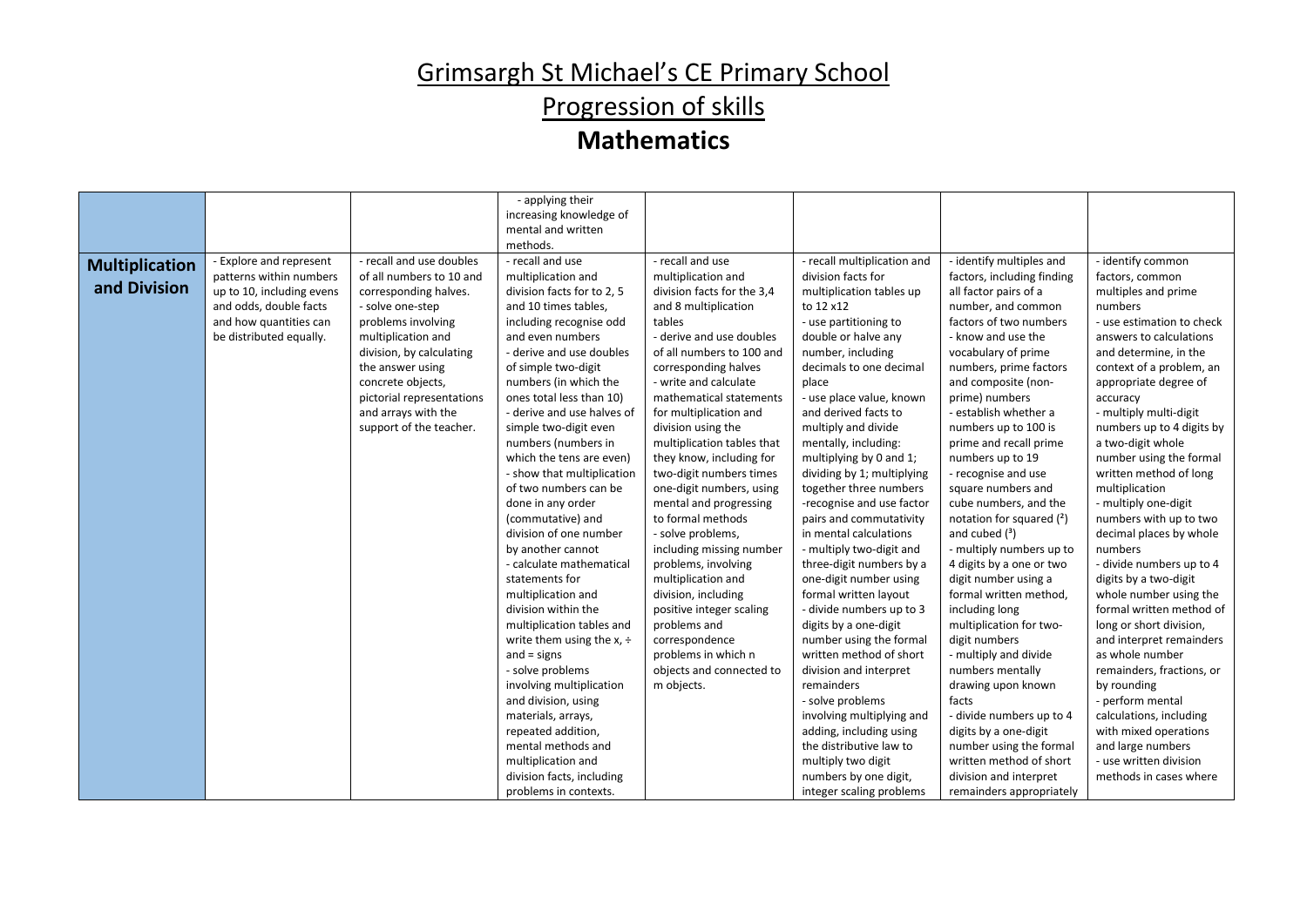Progression of skills

| <b>Multiplication</b><br>and Division<br>(cont.)        |                                                                                                                                                                                                                  |                                                                                                                                                                                                                                                                       |                                                                                                                                                                                                                                                                                                                                  | and harder<br>correspondence<br>problems such as n<br>objects are connected to<br>m objects.                                                                                                                                                                                                                  | - multiply and divide<br>whole numbers and<br>those involving decimals,<br>by 10, 100 and 1000<br>- solve problems<br>involving multiplication<br>and division including<br>using their knowledge of<br>factors and multiples,<br>squares and cubes.<br>- solve problems<br>involving multiplication<br>and division, including<br>scaling by simple<br>fractions and problems<br>involving simple rates<br>- solve problems<br>involving addition,<br>subtraction,<br>multiplication and<br>division and a<br>combination of these,<br>including understanding<br>the meaning of the<br>equals sign | the answer has up to two<br>decimal places<br>- solve problems<br>involving all four<br>operations, including<br>those with missing<br>numbers<br>- use knowledge of the<br>order of operations to<br>carry out calculations<br>involving the four<br>operations                               |
|---------------------------------------------------------|------------------------------------------------------------------------------------------------------------------------------------------------------------------------------------------------------------------|-----------------------------------------------------------------------------------------------------------------------------------------------------------------------------------------------------------------------------------------------------------------------|----------------------------------------------------------------------------------------------------------------------------------------------------------------------------------------------------------------------------------------------------------------------------------------------------------------------------------|---------------------------------------------------------------------------------------------------------------------------------------------------------------------------------------------------------------------------------------------------------------------------------------------------------------|------------------------------------------------------------------------------------------------------------------------------------------------------------------------------------------------------------------------------------------------------------------------------------------------------------------------------------------------------------------------------------------------------------------------------------------------------------------------------------------------------------------------------------------------------------------------------------------------------|------------------------------------------------------------------------------------------------------------------------------------------------------------------------------------------------------------------------------------------------------------------------------------------------|
| Fractions,<br><b>Decimals and</b><br><b>Percentages</b> | - recognise, find and<br>name a half as one of<br>two equal parts of an<br>object, shape or quantity<br>- recognise, find and<br>name a quarter as one of<br>four equal parts of an<br>object, shape or quantity | - recognise, find, name<br>and write fractions 1/3,<br>$\frac{1}{2}$ , 2/4, and $\frac{3}{4}$ of a length,<br>shape, set of objects or<br>quantity<br>- recognise the<br>equivalence of 2/4 and 1/2<br>- write simple fractions<br>for example $\frac{1}{2}$ of 6 = 3 | - count up and down in<br>tenths; recognise that<br>tenths arise from dividing<br>an object into 10 equal<br>parts and in dividing one-<br>digit numbers or<br>quantities by 10<br>- recognise, find and write<br>fractions of a discrete set<br>of objected; unit fractions<br>and no-unit fractions with<br>small denominators | - count up and down in<br>hundredths; recognise<br>that hundredths arise<br>when dividing an object<br>by one hundred and<br>dividing tenths by ten<br>- recognise and show,<br>using diagrams, families<br>of common equivalent<br>fractions<br>- add and subtract<br>fractions with the same<br>denominator | - identify, name and<br>write equivalent fractions<br>of a given fraction,<br>represented visually,<br>including tenths and<br>hundredths.<br>- recognise mixed<br>numbers and improper<br>fractions and convert<br>from one form to the<br>other and write<br>mathematical statements<br>> 1 as a mixed number                                                                                                                                                                                                                                                                                      | - use common factors to<br>simplify fractions; use<br>common multiples to<br>express fractions in the<br>same denomination<br>- compare and order<br>fractions, including<br>fractions $> 1$<br>- add and subtract<br>fractions with different<br>denominators and mixed<br>numbers, using the |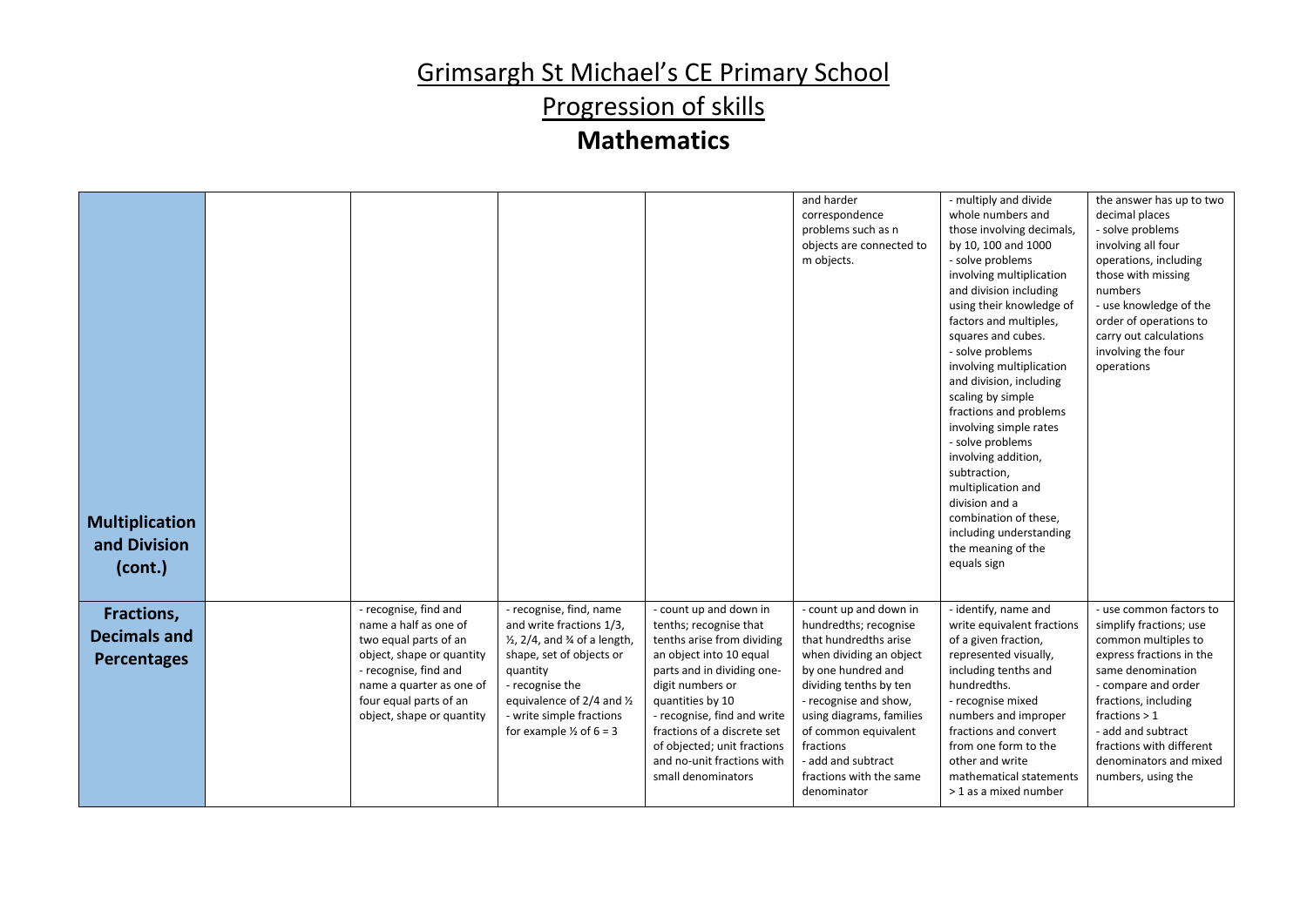# Progression of skills

|                     |  | - recognise and use        | - solve problems            | e.g. $2/5 + 4/5 = 6/5 =$  | concept of equivalent                               |
|---------------------|--|----------------------------|-----------------------------|---------------------------|-----------------------------------------------------|
|                     |  | fractions as numbers: unit | involving increasingly      | 11/5                      | fractions                                           |
|                     |  | fractions and non-unit     | harder fractions to         | - compare and order       | - multiply simple pairs of                          |
|                     |  | fractions with small       | calculate quantities, and   | fractions whose           | proper fractions, writing                           |
|                     |  | denominators               | fractions to divide         | denominators are all      | the answer in its simplest                          |
|                     |  | -recognise and show,       | quantities, including non-  | multiples of the same     | form (e.g. $\frac{1}{4} \times \frac{1}{2} = 1/8$ ) |
|                     |  | using diagrams,            | unit fractions where the    | number                    | - divide proper fractions                           |
|                     |  | equivalent fractions with  | answer is a whole           | - add and subtract        | by whole numbers (e.g.                              |
|                     |  | small denominators         | number                      | fractions with the same   | $1/3 \div 2 = 1/6$                                  |
|                     |  | - compare and order unit   | - recognise and write       | denominator and           | - identify the value of                             |
|                     |  | fractions, and fractions   | decimal equivalents of      | denominators that are     | each digit in numbers                               |
|                     |  | with the same              | any number of tents or      | multiples of the same     | give to three decimal                               |
|                     |  | denominators               | hundredths                  | number                    | places                                              |
|                     |  | - add and subtract         | - recognise and write       | - multiply proper         | - round decimals with 3                             |
|                     |  | fractions with same        | decimal equivalents to 1/4, | fractions and mixed       | decimal places to the                               |
|                     |  | denominator within one     | $\frac{1}{2}$ , 1/3         | numbers by whole          | nearest whole number or                             |
|                     |  | whole.                     | - round decimals with       | numbers, supported by     | one or two decimal                                  |
|                     |  | - solve problems that      | one decimal place to the    | materials and diagrams    | places.                                             |
|                     |  | involve all of the above   | nearest whole number        | - read and write decimal  | - multiply and divide                               |
|                     |  |                            | - compare numbers with      | numbers as fractions      | numbers by 10, 100 and                              |
|                     |  |                            | the same number of          | $(e.g. 0.71 = 71/100)$    | 1000 giving answers up                              |
|                     |  |                            | decimal places up to two    | - recognise and use       | to three decimal places                             |
|                     |  |                            | decimal places              | thousandths and relate    | - multiply one-digit                                |
| Fractions,          |  |                            | - find the effect of        | them to tenths,           | numbers with up to two                              |
| <b>Decimals and</b> |  |                            | dividing a one-or two       | hundredths and decimal    | decimal places by whole                             |
|                     |  |                            | digit number by 10 and      | equivalents               | numbers                                             |
| <b>Percentages</b>  |  |                            | 100, identifying the value  | - round decimals with     | - use written division                              |
| (cont.)             |  |                            | of the digits in the        | two decimal places to the | methods in cases where                              |
|                     |  |                            | answer as ones, tenths      | nearest whole number      | the answer has up to two                            |
|                     |  |                            | and hundredths              | and to one decimal place  | decimal places                                      |
|                     |  |                            | - solve simple measure      | - read, write, order and  | - solve problems which                              |
|                     |  |                            | and money problems          | compare numbers with      | require answers to be                               |
|                     |  |                            | involving fractions and     | up to three decimal       | rounded to specified                                |
|                     |  |                            | decimals to two decimal     | places                    | degrees of accuracy                                 |
|                     |  |                            | places                      | - solve problems          | - associate a fraction with                         |
|                     |  |                            |                             | involving numbers up to   | division and calculate                              |
|                     |  |                            |                             | three decimal places      | decimal fraction                                    |
|                     |  |                            |                             | - recognise the per cent  | equivalents for a simple                            |
|                     |  |                            |                             | symbol (%) and            | fraction                                            |
|                     |  |                            |                             | understand that per cent  |                                                     |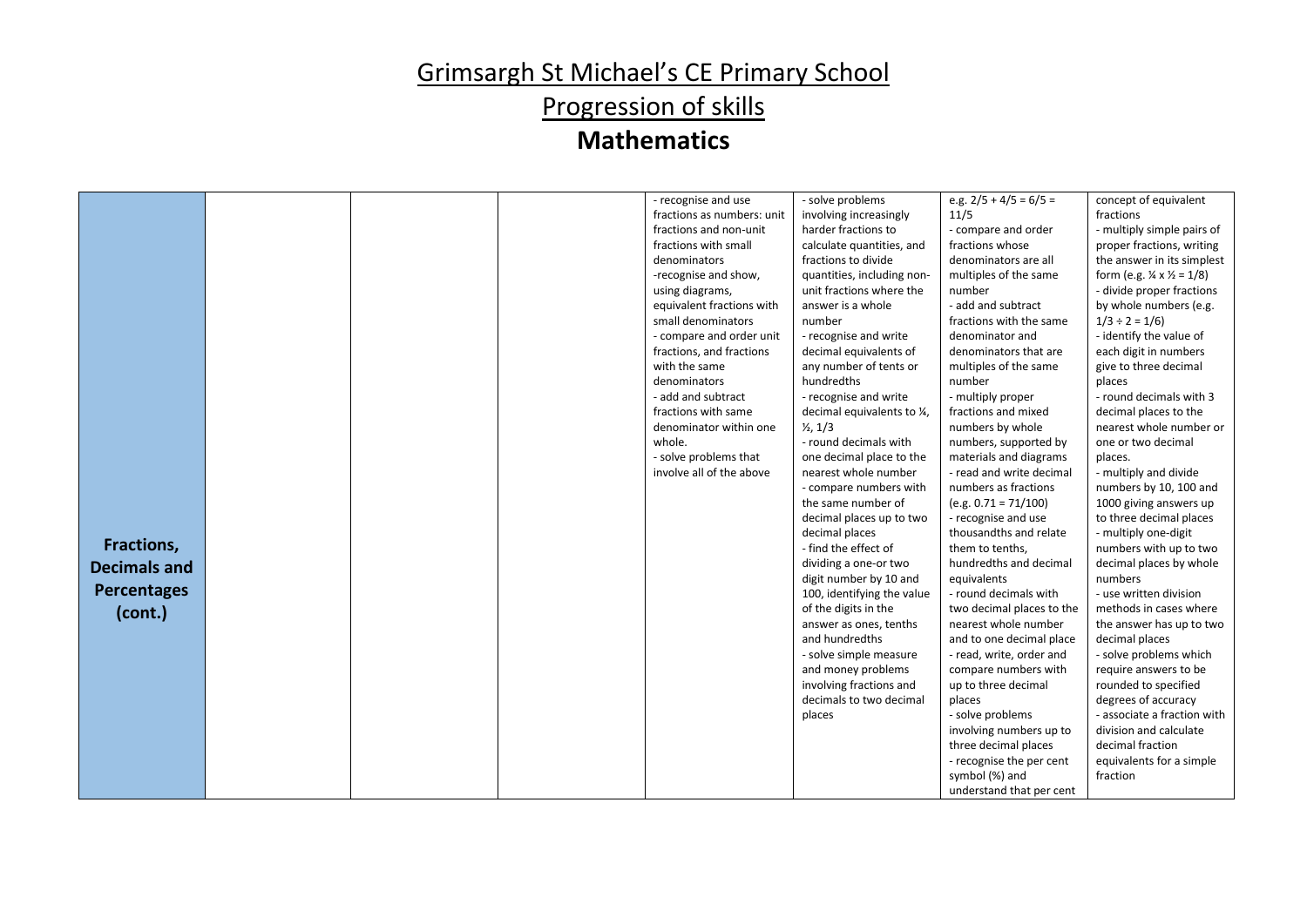Progression of skills

|                                       |  |  | relates to number of<br>parts per hundred, and<br>write percentages as a<br>fraction with<br>denominator 100, and as<br>a decimal<br>- solve problems which<br>require knowing<br>percentage and decimal<br>equivalents of 1/2, 1/4, 1/5,<br>$2/5$ , 4/5 and those<br>fractions with a | - recall and use<br>equivalences between<br>simple fractions,<br>decimals and<br>percentages including in<br>different contexts<br>- find simple percentages<br>of amounts<br>- solve problems<br>involving the calculation<br>of percentages and the<br>use of percentages for                                                                                                                |
|---------------------------------------|--|--|----------------------------------------------------------------------------------------------------------------------------------------------------------------------------------------------------------------------------------------------------------------------------------------|------------------------------------------------------------------------------------------------------------------------------------------------------------------------------------------------------------------------------------------------------------------------------------------------------------------------------------------------------------------------------------------------|
|                                       |  |  | denominator of a                                                                                                                                                                                                                                                                       | comparison.                                                                                                                                                                                                                                                                                                                                                                                    |
|                                       |  |  | multiple of 10 or 25                                                                                                                                                                                                                                                                   |                                                                                                                                                                                                                                                                                                                                                                                                |
| <b>Ratio and</b><br><b>Proportion</b> |  |  |                                                                                                                                                                                                                                                                                        | - solve problems<br>involving the relative<br>sizes of two quantities<br>where missing values can<br>be found by using integer<br>multiplication and<br>division facts<br>- solve problems<br>involving unequal sharing<br>and grouping using<br>knowledge of fractions<br>and multiples<br>- solve problems<br>involving similar shapes<br>where the scale factor is<br>known or can be found |
| Algebra                               |  |  |                                                                                                                                                                                                                                                                                        | - use simple formulae<br>- generate and describe<br>linear number sequences<br>- express missing number<br>problems algebraically<br>- find pairs of numbers<br>that satisfy an equation<br>with two unknowns                                                                                                                                                                                  |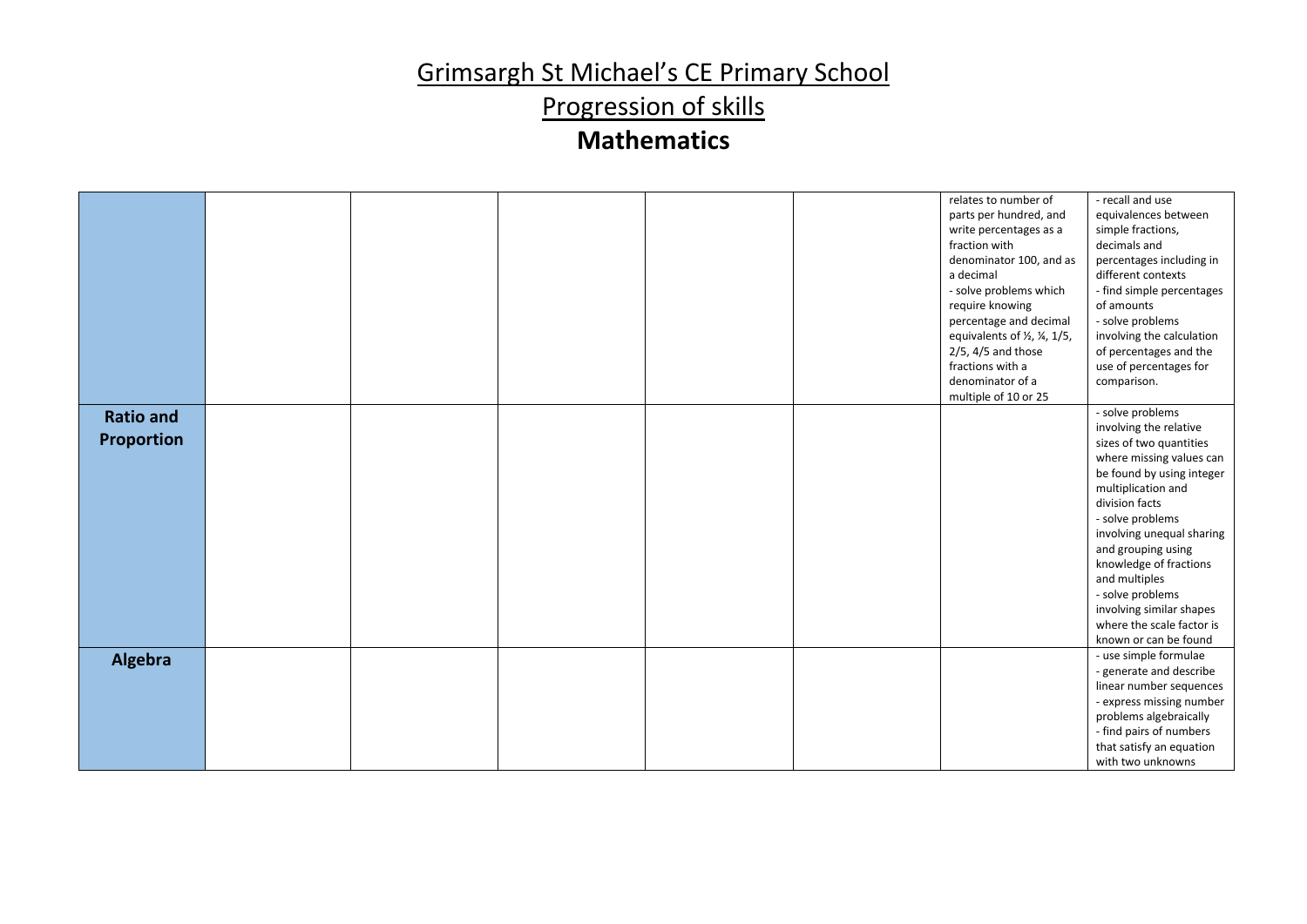Progression of skills

|                                          |                                                                                                                                                                                                                                                                                                                                                                                                                                                                                                                                                                                                                                                                                       |                                                                                                                                                                                                                                                                                                                                                                                                                                                                                                                                                                                                                                                                                                                                                                                                                                     |                                                                                                                                                                                                                                                                                                                                                                                                                                                                                                                                                                                                                                                                                                                                                                                                                                      |                                                                                                                                                                                                                                                                                                                                                                                                                                                                                                                                                                                                                                                                                     |                                                                                                                                                                                                                                                                                                                                                                                                                                                                                                                                                                                                                                                                                                                                                                                                                                                 | - enumerate possibilities<br>of combinations of two                                                                                                                                                                                                                                                                                                                                                                                                                                                                                                                                                                                                                                                                                                                                                                             |
|------------------------------------------|---------------------------------------------------------------------------------------------------------------------------------------------------------------------------------------------------------------------------------------------------------------------------------------------------------------------------------------------------------------------------------------------------------------------------------------------------------------------------------------------------------------------------------------------------------------------------------------------------------------------------------------------------------------------------------------|-------------------------------------------------------------------------------------------------------------------------------------------------------------------------------------------------------------------------------------------------------------------------------------------------------------------------------------------------------------------------------------------------------------------------------------------------------------------------------------------------------------------------------------------------------------------------------------------------------------------------------------------------------------------------------------------------------------------------------------------------------------------------------------------------------------------------------------|--------------------------------------------------------------------------------------------------------------------------------------------------------------------------------------------------------------------------------------------------------------------------------------------------------------------------------------------------------------------------------------------------------------------------------------------------------------------------------------------------------------------------------------------------------------------------------------------------------------------------------------------------------------------------------------------------------------------------------------------------------------------------------------------------------------------------------------|-------------------------------------------------------------------------------------------------------------------------------------------------------------------------------------------------------------------------------------------------------------------------------------------------------------------------------------------------------------------------------------------------------------------------------------------------------------------------------------------------------------------------------------------------------------------------------------------------------------------------------------------------------------------------------------|-------------------------------------------------------------------------------------------------------------------------------------------------------------------------------------------------------------------------------------------------------------------------------------------------------------------------------------------------------------------------------------------------------------------------------------------------------------------------------------------------------------------------------------------------------------------------------------------------------------------------------------------------------------------------------------------------------------------------------------------------------------------------------------------------------------------------------------------------|---------------------------------------------------------------------------------------------------------------------------------------------------------------------------------------------------------------------------------------------------------------------------------------------------------------------------------------------------------------------------------------------------------------------------------------------------------------------------------------------------------------------------------------------------------------------------------------------------------------------------------------------------------------------------------------------------------------------------------------------------------------------------------------------------------------------------------|
|                                          |                                                                                                                                                                                                                                                                                                                                                                                                                                                                                                                                                                                                                                                                                       |                                                                                                                                                                                                                                                                                                                                                                                                                                                                                                                                                                                                                                                                                                                                                                                                                                     |                                                                                                                                                                                                                                                                                                                                                                                                                                                                                                                                                                                                                                                                                                                                                                                                                                      |                                                                                                                                                                                                                                                                                                                                                                                                                                                                                                                                                                                                                                                                                     |                                                                                                                                                                                                                                                                                                                                                                                                                                                                                                                                                                                                                                                                                                                                                                                                                                                 | variables.                                                                                                                                                                                                                                                                                                                                                                                                                                                                                                                                                                                                                                                                                                                                                                                                                      |
| <b>Measurement</b><br><b>Measurement</b> | - compare, describe and<br>solve practical problems<br>for:<br>- lengths and heights<br>- mass and weight<br>- capacity and volume<br>- time<br>- measure and begin to<br>record the following:<br>- lengths and heights<br>- mass and weight<br>- capacity and volume<br>- time<br>- recognise and know the<br>value of different<br>denominations of coins<br>and notes<br>- sequence events in<br>chronological order using<br>language<br>-recognise and use<br>language relating to<br>dates, including days of<br>the week, weeks, months<br>and years<br>- tell the time to the hour<br>and half past the hour<br>and draw the hands on a<br>clock face to show these<br>times | - choose and use<br>appropriate standard<br>units to estimate and<br>measure length/height in<br>any direction; mass;<br>temperature; capacity to<br>the nearest appropriate<br>unit, using rulers, scales,<br>thermometers and<br>measuring vessels.<br>- compare and order<br>lengths, mass,<br>volume/capacity and<br>record the results using<br>$\langle$ , $>$ and $=$<br>- recognise and use<br>symbols for pounds and<br>pence; combine amounts<br>to make a particular<br>value<br>- find different<br>combinations of coins<br>that equal the same<br>amounts of money<br>- solve simple problems<br>in a practical context<br>involving addition and<br>subtraction of money of<br>the same unit, including<br>giving change and<br>measures<br>- compare and sequence<br>intervals of time<br>- tell and write the time | - measure, compare, add<br>and subtract: lengths<br>$(m/cm/mm)$ ; mass $(kg/g)$ ;<br>volume/capacity (I/ml)<br>- continue to estimate<br>and measure<br>temperature to the<br>nearest degree using<br>thermometers<br>- add and subtract<br>amounts of money to<br>give change, using both £<br>and p in practical<br>contexts<br>- tell and write the time<br>from an analogue clock,<br>including using Roman<br>numerals and 12-hour<br>and 24-hour clocks<br>- estimate and read time<br>with increasing accuracy<br>to the nearest minute;<br>record and compare time<br>in terms of seconds,<br>minutes and hours; use<br>vocabulary such as<br>o'clock/a.m./p.m.,<br>morning, afternoon noon<br>and midnight<br>- know the number of<br>seconds in a minute and<br>the number of days in<br>each month, year and<br>leap year | - convert between<br>different units of<br>measure (e.g. km to m,<br>hour to minute)<br>- estimate, compare and<br>calculate different<br>measures, including<br>pound and pence<br>- order temperatures<br>including those below 0<br>- read, write and convert<br>time between analogue<br>and digital 12 and 24<br>hour clocks<br>- solve problems<br>involving converting from<br>hours to minutes;<br>minutes to seconds;<br>years to months; weeks<br>to days<br>- write amounts of<br>money using decimal<br>notation<br>- measure and calculate<br>the perimeter of<br>rectilinear figure in cm<br>and m<br>- find the area of<br>rectilinear shapes by<br>counting squares | - convert between<br>different units of metric<br>measure<br>- understand and use<br>approximate<br>equivalences between<br>metric units and common<br>imperials units such as<br>inches, pounds and pints<br>- use all four operations<br>to solve problems<br>involving measure, using<br>decimal notation,<br>including scaling<br>- solve problems<br>involving converting<br>between units of time<br>- measure and calculate<br>the perimeter of<br>composite rectilinear<br>shapes in cm and m<br>- calculate and compare<br>the area of rectangles<br>(including squares), and<br>including using standard<br>units, square centimetres<br>(cm <sup>2</sup> ) and square metres<br>$(m2)$ and estimate the<br>area of irregular shapes.<br>- estimate volume (e.g.<br>using 1cm <sup>3</sup> blocks to<br>build cuboids and<br>capacity | - solve problems<br>involving calculation and<br>conversion of units of<br>measure, using decimal<br>notation up to three<br>decimal places where<br>appropriate<br>- use, read, write and<br>convert between<br>standard units,<br>converting<br>measurements of length,<br>mass, volume and time<br>from a smaller unit of<br>measure to a larger unit,<br>and vice versa, using<br>decimal notation to up to<br>three decimal places.<br>- convert between miles<br>and kilometres<br>- recognise that shapes<br>with the same areas can<br>have different perimeters<br>and vice versa<br>- recognise when it is<br>possible to use formulae<br>for area and volume of<br>shapes<br>- calculate the area of<br>parallelograms and<br>triangles<br>- calculate, estimate and<br>compare volume of<br>cubes and cuboids using |
| (cont.)                                  |                                                                                                                                                                                                                                                                                                                                                                                                                                                                                                                                                                                                                                                                                       | to five minutes, including<br>quarter past/to the hour<br>and draw the hands on a                                                                                                                                                                                                                                                                                                                                                                                                                                                                                                                                                                                                                                                                                                                                                   | - compare durations of<br>events                                                                                                                                                                                                                                                                                                                                                                                                                                                                                                                                                                                                                                                                                                                                                                                                     |                                                                                                                                                                                                                                                                                                                                                                                                                                                                                                                                                                                                                                                                                     |                                                                                                                                                                                                                                                                                                                                                                                                                                                                                                                                                                                                                                                                                                                                                                                                                                                 | standard units including<br>cubic centimetres (cm <sup>3</sup> )<br>and cubic metres (m <sup>3</sup> ),                                                                                                                                                                                                                                                                                                                                                                                                                                                                                                                                                                                                                                                                                                                         |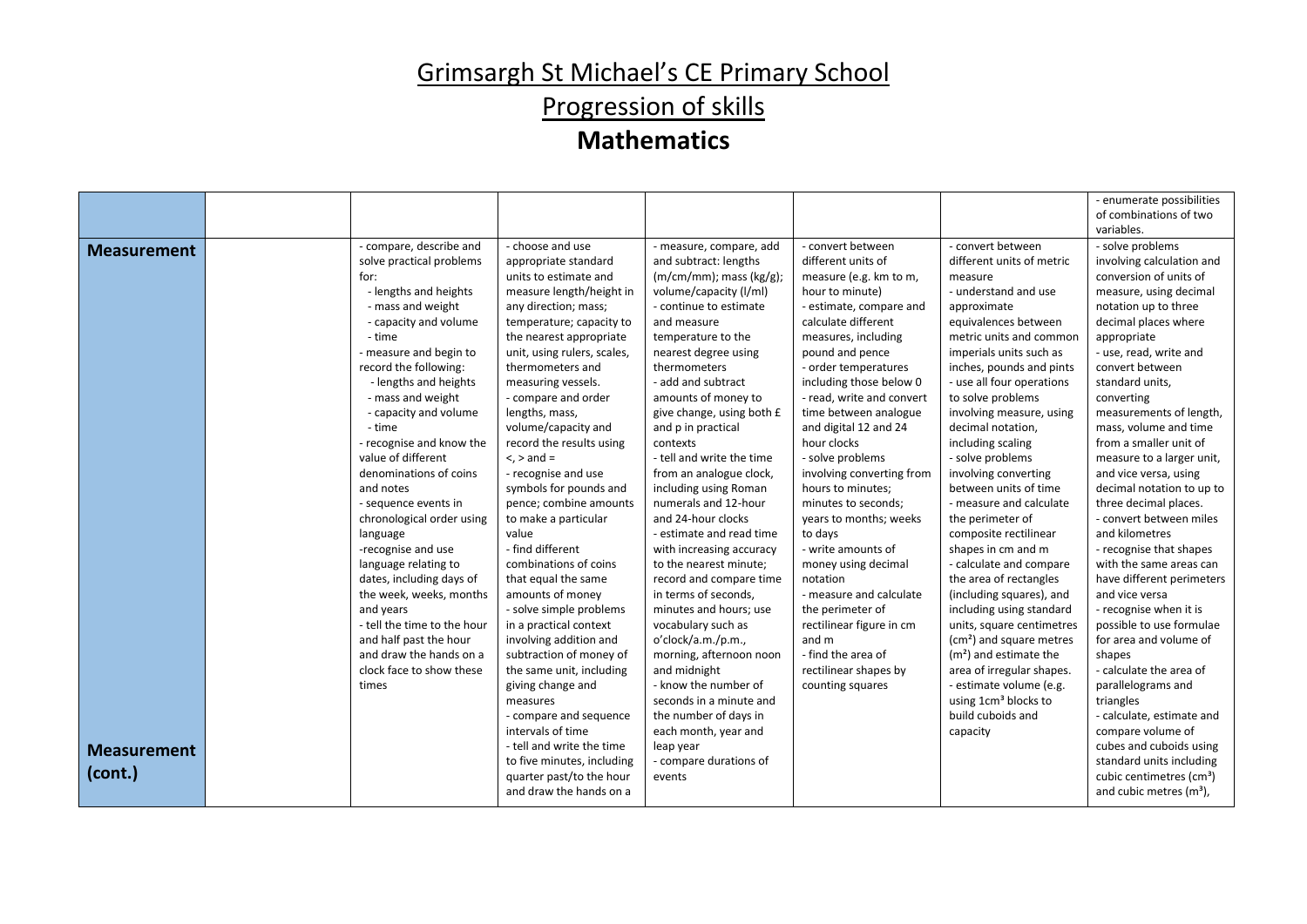# Progression of skills

|                                                             |                                                                                                                                                                                                                           | clock face to show these<br>times<br>- know the number of<br>minutes in an hour and<br>the number of hours in a<br>day                                                                                                                                                                                                                                                        | - measure the perimeter<br>of simple 2D shapes                                                                                                                                                                                                                                                                                                                                                                                                                                                                                                                       |                                                                                                                                                                                                                                                                                                                                                                                                                                                                                                                           |                                                                                                                                                                                                                                                                                                                                                                                                                                                                                                                                                                                                                                                                                                           | and extending to other<br>units                                                                                                                                                                                                                                                                                                                                                                                                                                                                                                                                                                                            |
|-------------------------------------------------------------|---------------------------------------------------------------------------------------------------------------------------------------------------------------------------------------------------------------------------|-------------------------------------------------------------------------------------------------------------------------------------------------------------------------------------------------------------------------------------------------------------------------------------------------------------------------------------------------------------------------------|----------------------------------------------------------------------------------------------------------------------------------------------------------------------------------------------------------------------------------------------------------------------------------------------------------------------------------------------------------------------------------------------------------------------------------------------------------------------------------------------------------------------------------------------------------------------|---------------------------------------------------------------------------------------------------------------------------------------------------------------------------------------------------------------------------------------------------------------------------------------------------------------------------------------------------------------------------------------------------------------------------------------------------------------------------------------------------------------------------|-----------------------------------------------------------------------------------------------------------------------------------------------------------------------------------------------------------------------------------------------------------------------------------------------------------------------------------------------------------------------------------------------------------------------------------------------------------------------------------------------------------------------------------------------------------------------------------------------------------------------------------------------------------------------------------------------------------|----------------------------------------------------------------------------------------------------------------------------------------------------------------------------------------------------------------------------------------------------------------------------------------------------------------------------------------------------------------------------------------------------------------------------------------------------------------------------------------------------------------------------------------------------------------------------------------------------------------------------|
| <b>Geometry:</b><br><b>Properties of</b><br><b>Shape</b>    | - recognise and name<br>common 2D shapes (e.g.<br>rectangles (including<br>squares), circles and<br>triangles<br>- recognise and name<br>common 3D shapes (e.g.<br>cuboids (including<br>cubes), pyramids and<br>spheres) | - identify and describe<br>the properties of 2D<br>shapes, including the<br>number of sides and line<br>symmetry in a vertical<br>line<br>- identify 2D shapes on<br>the surface of 3D shapes<br>- compare and sort<br>common 2D shapes and<br>everyday objects<br>- recognise and name<br>common 3D shapes<br>- compare and sort<br>common 3D shapes and<br>everyday objects | - draw 2D shapes<br>- make 3D shapes using<br>modelling materials;<br>recognise 3D shapes in<br>different orientations and<br>describe them<br>- recognise angles as a<br>property of shape or a<br>description of a turn<br>- identify right angles,<br>recognise that two right<br>angles make a half-turn,<br>three make three<br>quarters of a turn and<br>four a complete turn;<br>identify whether angles<br>are greater than or less<br>than a right angle<br>- identify horizontal and<br>vertical lines and pairs of<br>perpendicular and<br>parallel lines | - compare and classify<br>geometric shapes,<br>including quadrilaterals<br>and triangles, based on<br>their properties and sizes<br>- identify lines of<br>symmetry in 2D shapes<br>presented in different<br>orientations<br>- identify acute and<br>obtuse angles and<br>compare and order<br>angles up to two angles<br>by size<br>- identify lines of<br>symmetry in 2D shapes<br>presented in different<br>orientations<br>- complete a simple<br>symmetric figure with<br>respect to a specific line<br>of symmetry | - distinguish between<br>regular and irregular<br>polygons based on<br>reasoning about equal<br>sides and angles<br>- use the properties of<br>rectangles to deduce<br>related facts and find<br>missing lengths and<br>angles<br>- identify 3D shapes,<br>including cubes and<br>other cuboids, from 2D<br>representations<br>- know angles are<br>measured in degrees:<br>estimate and compare<br>acute, obtuse and reflex<br>angles<br>- draw given angles, and<br>measure them in degrees<br>- identify angles at a<br>point and one whole turn<br>(total 360)<br>- identify angles at a<br>point on a straight line<br>and $\frac{1}{2}$ a turn (180)<br>- identify other multiples<br>of 90 degrees | - draw 2D shapes using<br>given dimensions and<br>angles<br>- compare and classify<br>geometric shapes based<br>on their properties and<br>sizes<br>- illustrate and name<br>parts of circles, including<br>radius, diameter and<br>circumference and know<br>that the diameter is<br>twice the radius<br>- recognise, describe and<br>build simple 3D shapes,<br>including making nets<br>- find unknown angles in<br>any triangles,<br>quadrilaterals, and<br>regular polygons<br>- recognise angles where<br>they meet at a point, are<br>on a straight line, or are<br>vertically opposite, and<br>find missing angles |
| <b>Geometry:</b><br><b>Position and</b><br><b>Direction</b> | - describe position,<br>direction and movement<br>including whole, half,<br>quarter and three-<br>quarter turns.                                                                                                          | - order and arrange<br>combinations of<br>mathematical objects in<br>patterns and sequences                                                                                                                                                                                                                                                                                   |                                                                                                                                                                                                                                                                                                                                                                                                                                                                                                                                                                      | - describe positions on a<br>2D grid as coordinates in<br>the first quadrant<br>- describe movements<br>between positions as                                                                                                                                                                                                                                                                                                                                                                                              | - identify, describe and<br>represent the position of<br>a shape following a<br>reflection or translation,<br>using the appropriate                                                                                                                                                                                                                                                                                                                                                                                                                                                                                                                                                                       | describe positions on<br>the full coordinate grid<br>(all four quadrants)<br>- draw and translate<br>simple shapes on the                                                                                                                                                                                                                                                                                                                                                                                                                                                                                                  |